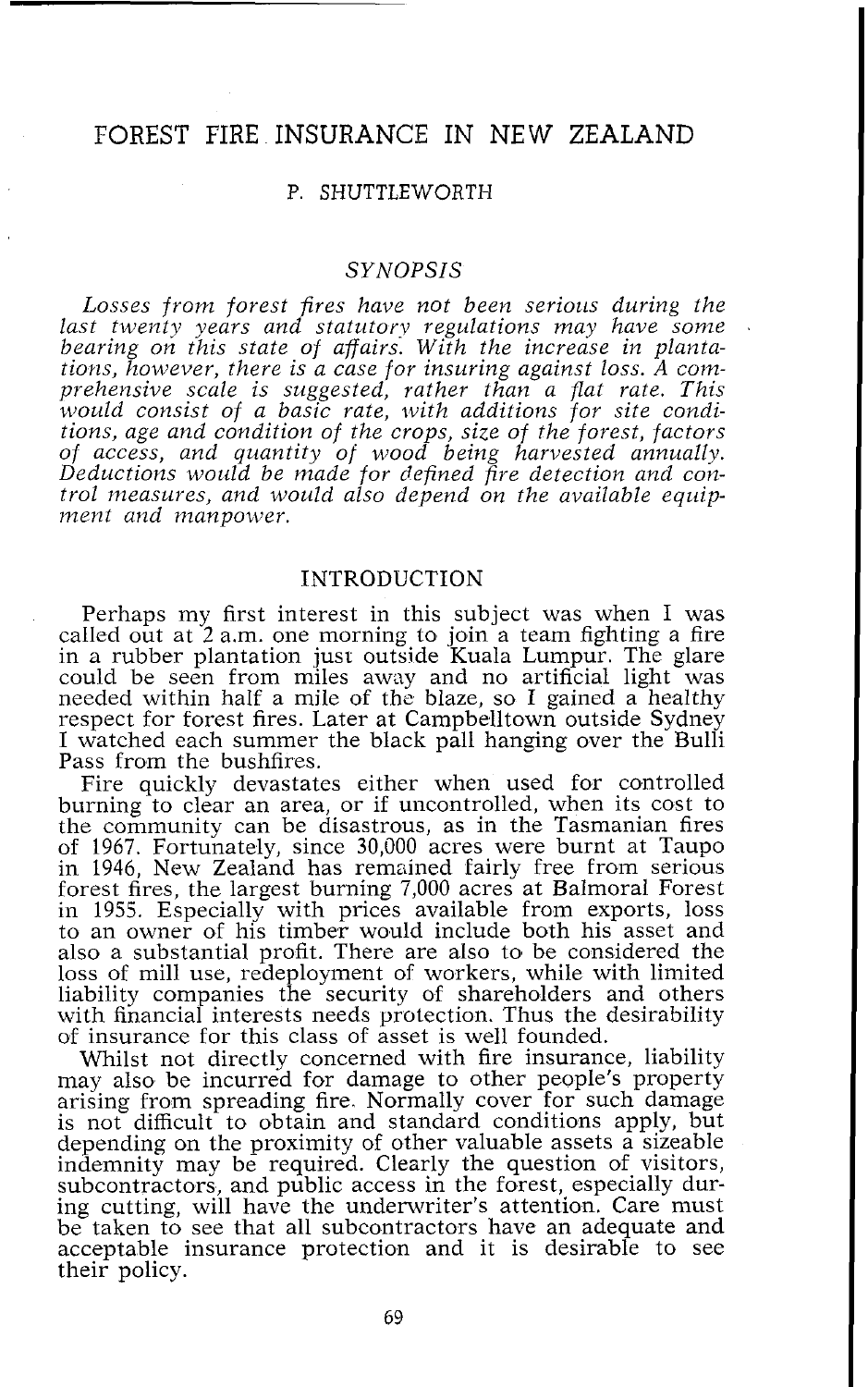# INSURANCE

Many countries have provisions for insuring growing timber. Most insurance authorities load for resinous timber as opposed to hardwoods, proximity to railways and for cutting in forests. Some grade for age, giving reductions as trees mature. Altitude is taken into account. Italy has a lo%, and France a 5%, self insurance clause. In the U.S.A. an 80% average clause is applied. Discounts are given in various countries for lookouts, fire gangs, aerial patrols, firebreaks and clear boundaries. Penalties attach where trees are owned and cutting is done by different parties. Some have a 60-day cancellation clause. Costs incurred in firefighting are often covered and in Sweden cover is available for soil and damage to fences and bridges.

In New Zealand there has been only spasmodic demand for fire insurance of growing timber. Often requests are made because of particular local hazards and few underwriters have made sustained profits. Because of this, premiums are necessarily high and this in turn reduces the demand for insurance. However, there is a growing consciousness of the need for protecting these valuable assets, especially where the owners are public companies, responsible to shareholders, and often committeed to heavy borrowing.

#### FOREST RESOURCES

It may be pertinent to recall that planting of exotic trees to replace the dwindling native resources increased in tempo in the mid-1920s. Then, following financial difficulties of numerous afforestation companies, the tempo slackened as there appeared little return on capital and no great demand internationally to keep the forestry industry buoyant. Since 1950, with our increasing internal demand, coupled with the expanding export market, intensified after devaluation, the economic viability of growing timber has become very favourable, when backed by scientific knowledge and application.

While there are still large native forests it is the quickgrowing and lucrative exotics that have become of major importance in New Zealand. Of these the most important is radiata pine, which constitutes 90% of the plantings carried out by private companies. The total area of exotic forests in the country is  $1\frac{1}{4}$  million acres, of which 660,000 belong to the State, 400,000 to private owners, and the balance is owned by local authorities. Substantial planting programmes are in progress and it is anticipated that by the year 2000 the current acreage will be more than doubled. The National Development Conference recommendation No. 16 plans for 52,000 acres of Conference recommendation No. 16 plans for  $52,000$  acres of new planting each year, and an additional  $5,000$  acres to be planted annually for the years 1970-75 to provide an increased volume of timber for export for the period 1996-2000. The areas most favourable for forest development are the Taupo-Bay of Plenty region, Hawke's Bay, and portions of the South Island in Otago and Nelson. Whereas in Europe final felling may be undertaken at 80 years, here the rotation for radiata pine is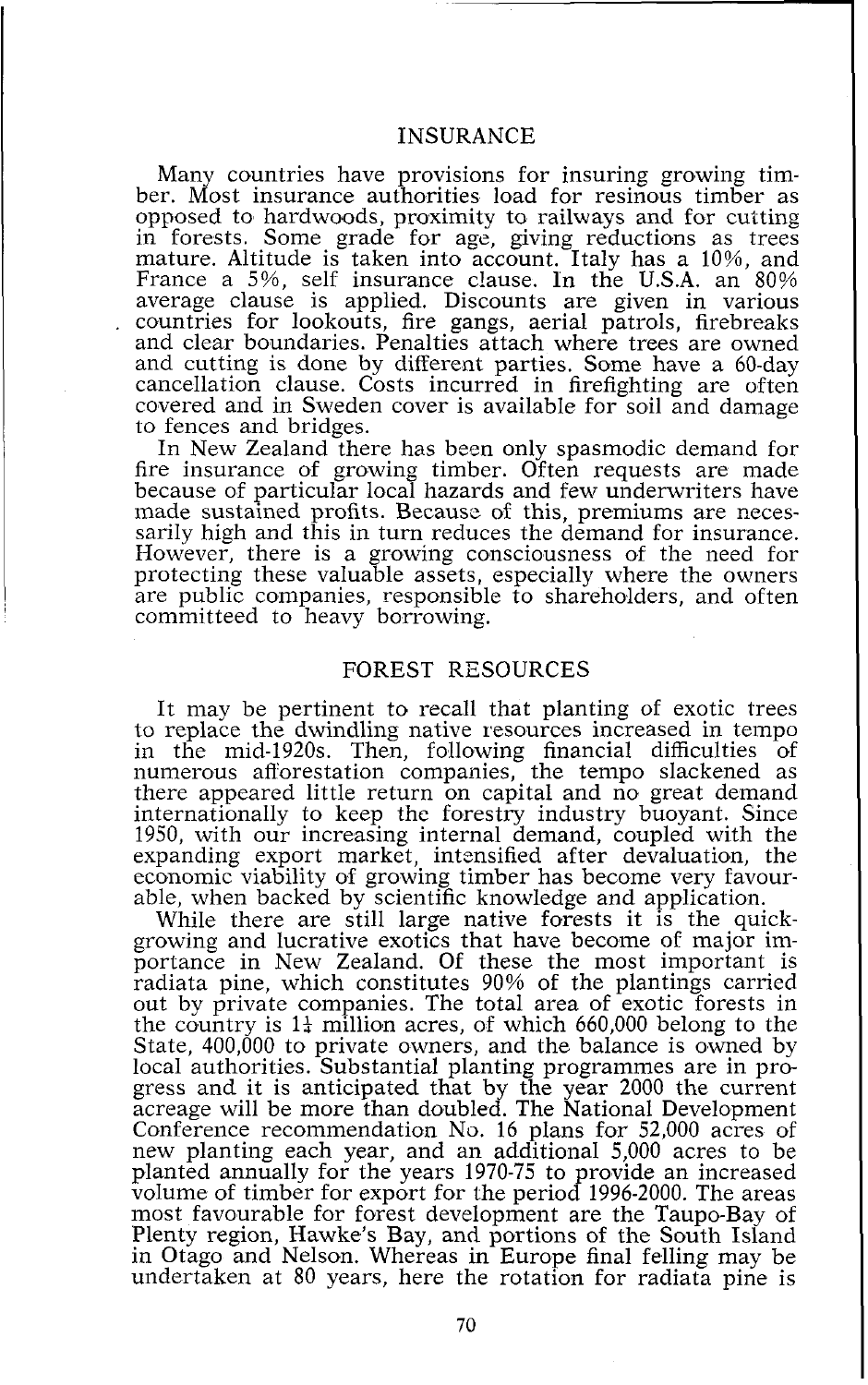round 30 years and the latest information seems to be that the optimum economic returns are available even sooner. Apart from the ordinary demand for domestic and commercial sawn timber, the introduction of pulping has increased timber consumption. The value of exports of timber has risen from \$16 million in 1963 to \$51 million in 1968, and could double in the following ten years. The production of exotic roundwood has risen from 50 million cu. ft in 1958 to 180 million cu. ft in 1968.

#### FIRE HAZARDS IN FORESTS

There are two major factors, the intrinsic nature of the forest in its susceptibility to damage, and the various causes of fire. To support combustion there must be fuel and oxygen. Wood is obviously inflammable and the finer the division the more easily it will burn. The worst hazard is in trees below 12 years of age. Not only are thcy small, but there is often a ground cover of inflammable plants, thinnings or slash left on the forest floor. Other factors influencing the spread of fire are topography, where upward slopes assist spread, scrub boundaries and, most important, weather. The peripheral areas of scrub were largely responsible for the spread of the serious fire at Taupo in 1946. Ideally a forest should be surrounded by cleared farmland. The State forest at Kaingaroa has an internal farm strip half **'1** mile wide to act as a division. Recently the use of narrow internal firebreaks has been questioned, as they are difficult to keep clear and are probably not wide enough to be effective. Emphasis is now placed on maintaining clear accessways for vehicles.

However, a correct assessment of forest fire hazard is primarily dependent on prevailing weather conditions. Travellers through State forest areas are well aware of the fire danger signs by the roadside. The calculation of the grading is based on the time of year, days since rain, amount of rain, wind velocity and direction, temperature, relative humidity, and fuel moisture content.<br>In this country the main cause of fires is man. Great empha-

In this country the main cause of fires is man. Great emphasis is placed overseas on the presence of railways near a forest, but this factor seems to have little import here. The presence of the public in the forest, or picnic grounds, must be deemed unfavourable features, although they can increase the reporting of fires. Trespassers, especially hunters, will always be a problem, and constant patrols should be undertaken during the fire season. The milling of timber in a forest area is justifiably regarded with concern. Cutting of timber by bush teams, especially when using heavy-duty trucks and equipment, brings additional hazards, although they make available manpower for fire control work.

# STATUTORY REGULATIONS

It is opportune to look at some of the provisions of the Forest and Rural Fires Act. This Act was passed after, and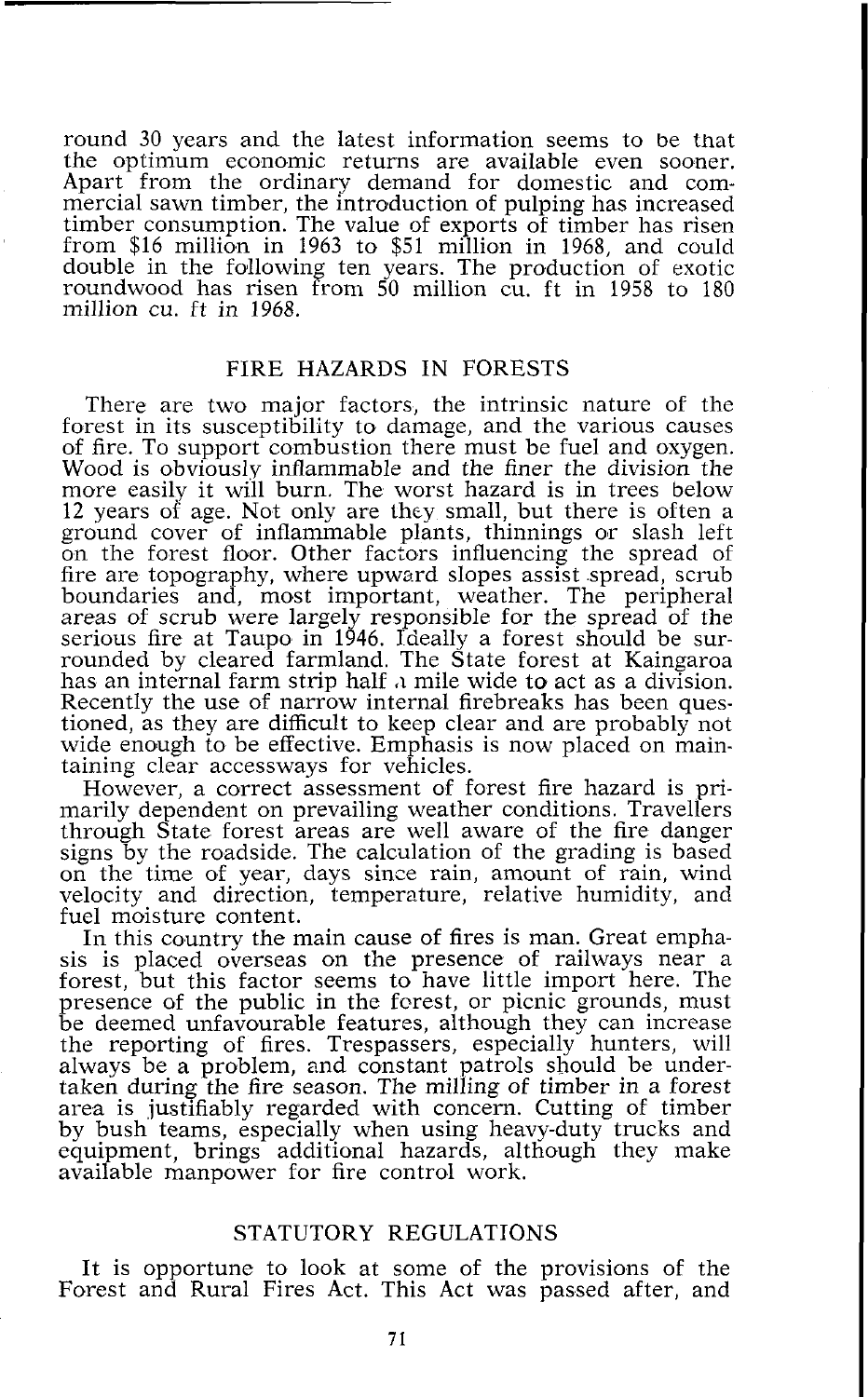because of, the 1946 Taupo fire. It was amended in 1955 and is currently under review.

Rural Fire Districts can be constituted by Order in Council to protect trees, flax and other plants. Within the districts a Fire Authority is named to promote and carry out measures for prevention, detection, control and suppression of fires. By Section 17 the Forest Service was appointed to observe weather conditions and issue warnings of fire hazard, to prohibit fires in the open and, under Section 20, logging, sawmilling and land clearing may be curtailed. A closed fire season can be declared annually and during this period no fires can be lit in the open without a permit. The season runs from around 1 October to 1 April, but varies with local conditions. No engine without a spark arrestor may be used in a forest during the season.

Under Section 32 the Principal Fire Officer has absolute control of manpower and equipment during a fire and may enter any building, cause property to be burnt or destroyed, and may co-opt any fit male over 18 years of age within five miles of the district to assist in fire suppression. Back-burning can be done only under his supervision and compensation may be available for losses incurred where assets are not

insured.<br>In support of the Act there are also Regulations which lay down detailed requirements for work in forest areas. Every vehicle must have a fire extinguisher and shovel during the closed fire season. Section 8 requires the patrol of an area for 30 minutes after men have left work. By Section 24 all mechanical fire-fighting equipment shall be tested at least fortnightly during the season.

# ARRANGING A POLICY

Most insurance companies write this business on their standard fire policy and expect a proposal to be completed. Previous losses from fires would, of course, be of direct concern to the insurers. As far as I know, cover has not been given for losses arising from windthrow, vermin or disease. Generally it is accepted that the area to be insured will be inspected by the insurers and they will complete a report, based substantially on the factors listed in the rating scale shown later. It is common practice for insurers to ask their clients to bear a percentage of any claim, and there is a warranty on the policy that the insured complies with the Forest and Rural Fires Act. I think the policies should also require compliance with any local fire plan. Consideration should be given to insuring fences, and fire-fighting expenses that may be incurred.

Whilst the Forestry Encouragement grants do not require insurance, the Forestry Encouragement Loan Agreement for local authorities does have a clause requiring insurance from an approved insurer.

#### SUM INSURED

This is the most difficult area of decision for both parties. The insurers require full insurance to obtain adequate contri-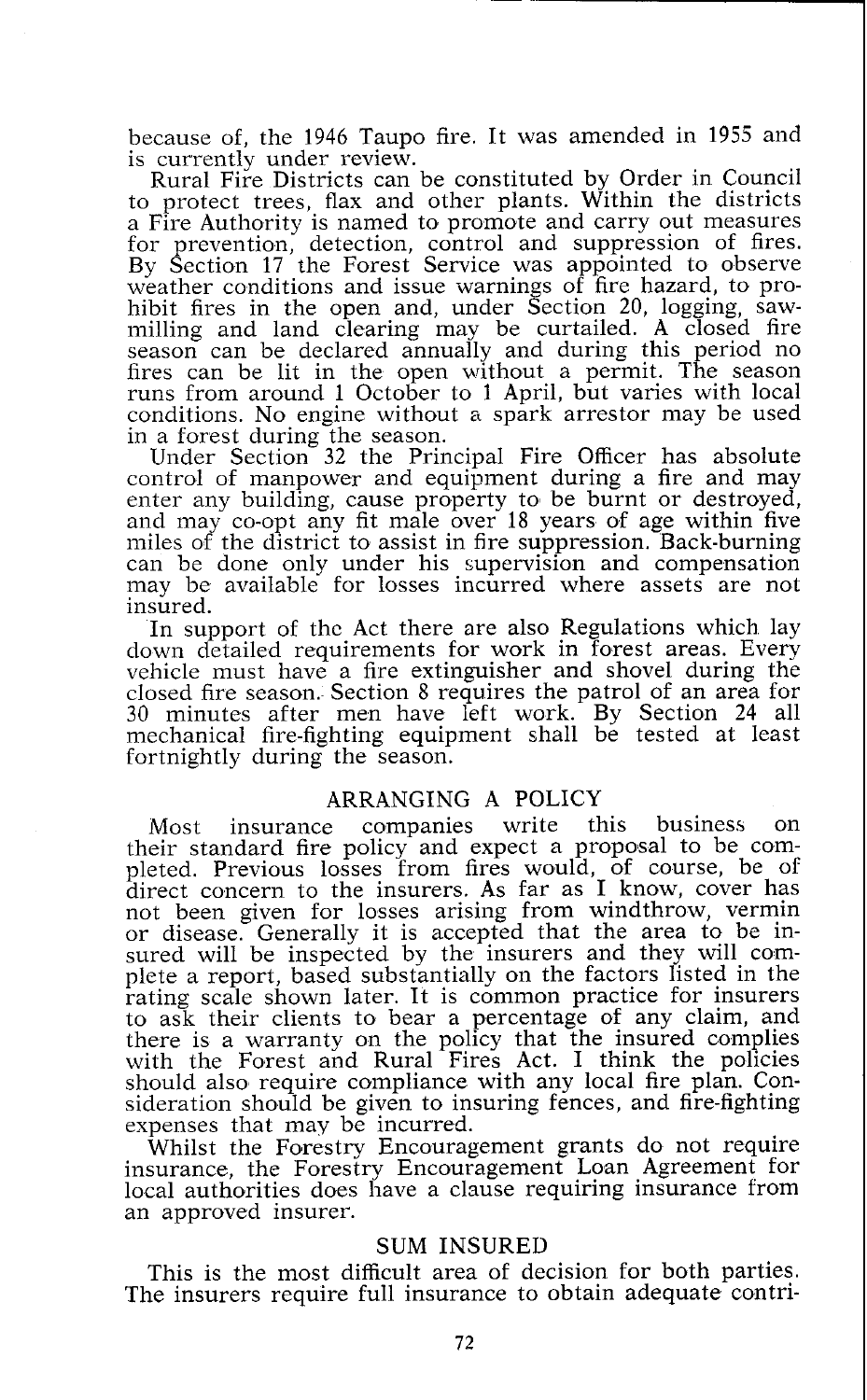bution to their premium funds. The insured may well be in a quandary as to the basis on which to insure. There are mathematical formulae available, but these are rather complex and one wonders whether their application would be practical with the current variations in stumpages. For areas where trees are below 20 years of age the usual basis is for compounding costs of seedlings, planting and silviculture. The figures might appear as follows:

| Site preparation, planting and tree stocks |      |          | \$40 per acre     |
|--------------------------------------------|------|----------|-------------------|
| Thinning and pruning                       | <br> | $\cdots$ | \$30 per acre     |
| Annual costs<br>                           | <br> | $\cdots$ | \$5 per acre p.a. |
| Interest rate (compound)                   | <br> |          | 7%                |

For mature trees a stumpage rate is used. This is assessed by taking the scale value of grown timber and deducting logging and sawmilling costs, risk and profit, the residual value being the stumpage value. Details vary so widely, depending on the factors involved, that it is not possible to quote a figure and with the current prices being offered for exports it becomes extremely difficult to assess the true worth of the forest. The best solution is to have an amount assigned for each acre or compartment, preferably determined by a forest consultant and set out in a valuation, which then establishes a mutually acceptable basis of approaching a loss settlement, allowance being made for actual costs and provisions for windthrow, pests, etc.

#### RATES

Here, as in most places in the world, the rates being charged are above a notational basic level because of lack of statistics and the election only to insure when losses are easily perceived. Broadly speaking, rates are below 1%. Rather than have a flat rate, as is often the case, I feel that a comprehensive scale would be more realistic and advantageous both to the insured and to the insurers. I therefore suggest the following:

*Basic rate* 

| 1a<br>1b  | Hardwoods<br>Softwoods                            |          |          |          | $0.200\%$<br>$0.350\%$ |
|-----------|---------------------------------------------------|----------|----------|----------|------------------------|
| Additions |                                                   |          |          |          |                        |
| 2a        | Rainfall; mean rainfall over last 5 years between |          |          |          |                        |
|           | 1 October and 28 February:                        |          |          |          |                        |
|           | $(1)$ Below 20 in., above 15 in.                  |          |          | $\cdots$ | $0.050\%$              |
|           | or $(2)$ Below 15 in., above 10 in                |          |          |          | <br>0.125%             |
|           | or $(3)$ Below 10in.                              | $\cdots$ | $\cdots$ |          | $0.200\%$              |
| 2b        | Topography:                                       |          |          |          |                        |
|           | If more than 200 ft difference in altitude within |          |          |          |                        |
|           | the forest                                        |          |          |          | $0.125\%$              |
| 2c        | Age:                                              |          |          |          |                        |
|           | If more than 20% of forest below 12 years of      |          |          |          |                        |
|           | age<br>                                           |          |          |          |                        |
|           |                                                   |          |          |          |                        |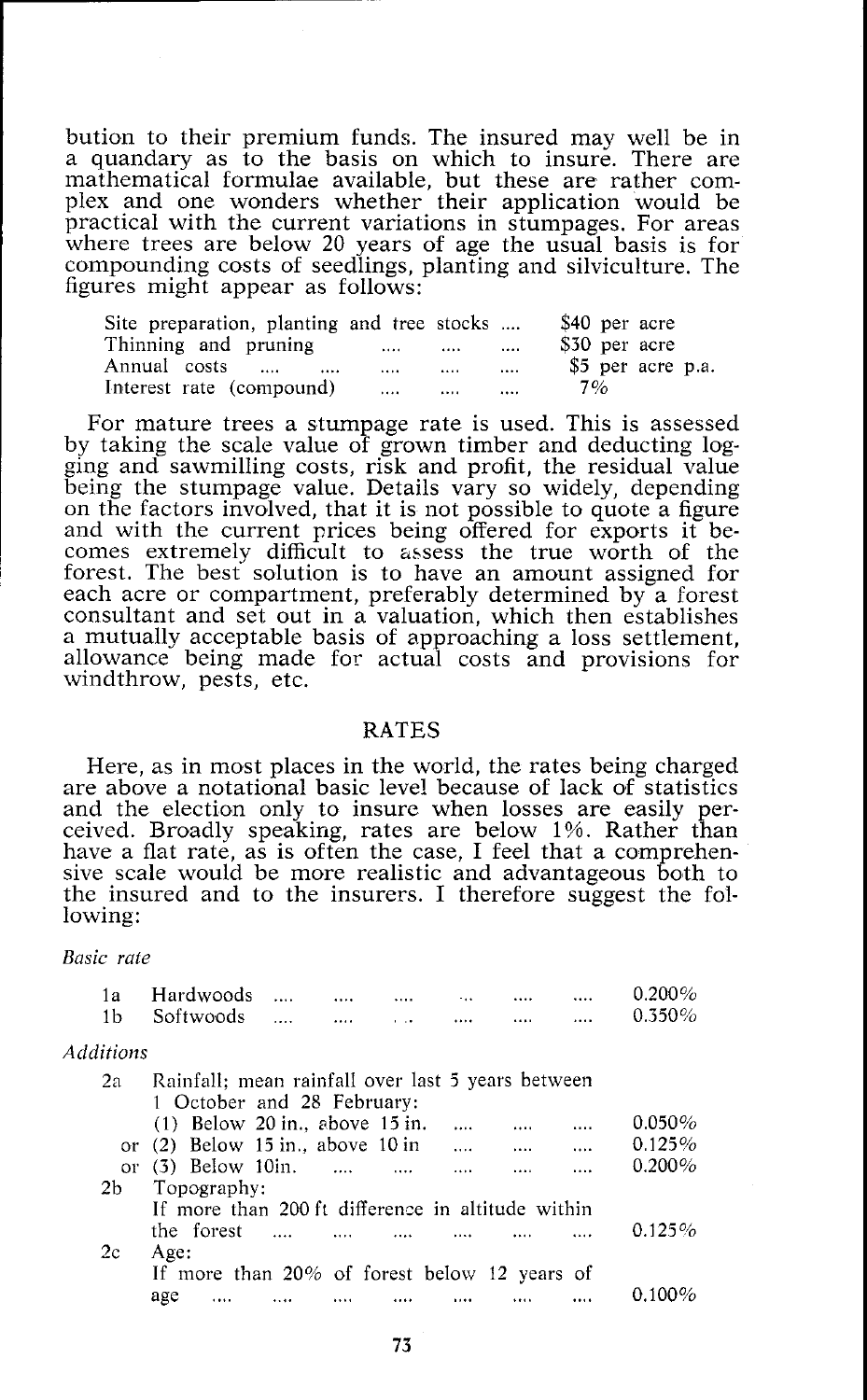| 2d.        | Size; if forest exceeds:                                                         |           |
|------------|----------------------------------------------------------------------------------|-----------|
|            | $(1)$ 1,000 ac<br>$\cdots$<br><br>.<br>$\cdots$<br>.                             | 0.025%    |
|            | or (2) 10,000 ac<br>.<br>.<br>.<br>$\cdots$                                      | $0.050\%$ |
|            | or (3) 20,000 ac<br>.<br><br><br>.<br>                                           | 0.100%    |
| 2e         | Boundaries:                                                                      |           |
|            | If less than a 5-chain break on all boundaries                                   |           |
|            | clear of trees, bush and scrub<br>$\sim$ $\sim$<br>.<br>.                        | $0.050\%$ |
| 2f         | Tending:                                                                         |           |
|            | If less than 50% of the forest is receiving tending                              | 0.025%    |
| 2g         | Vehicle access:                                                                  |           |
|            | If less than one mile to each 250 acres of forest                                | $0.025\%$ |
| 2h         | Public access:<br>If a public road crosses the forest, or campers,               |           |
|            | shooters or picnic parties allowed<br><b>Contract Contract</b>                   | 0.025%    |
| 2j         | $\cdots$<br>Cutting:                                                             |           |
|            | (1) Production less than 2 million cu. ft per                                    |           |
|            | annum<br>$\cdots$                                                                | $0.050\%$ |
|            | or (2) Production more than 2 million cu. ft per                                 |           |
|            | annum<br>$\cdots$<br>$\cdots$<br>$\cdots$                                        | 0.100%    |
|            | (3) If any cutting done by subcontractors                                        | 0.050%    |
| 2k.        | Mill:                                                                            |           |
|            | If any sawmill is in or within 10 chains of the                                  |           |
|            | forest<br>$\cdots$<br>$\cdots$<br>$\cdots$<br>$\cdots$<br>$\cdots$<br>$\dddotsc$ | 0.200%    |
|            |                                                                                  |           |
| Deductions |                                                                                  |           |
| 3a         | Local fire plan:                                                                 |           |
|            | Compliance with approved local fire plan                                         | 0.150%    |
| 3b         | Manpower:                                                                        |           |
|            | For minimum manpower in forest during year-                                      |           |
|            | $(1)$ Above 10 but below 30<br>$\ddot{\phantom{a}}$<br>$\cdots$<br>$\cdots$      | 0.025%    |
| or         | $(2)$ Above 30<br>$\cdots$<br>$\sim$ $\sim$ $\sim$<br>$\cdots$<br>$\cdots$<br>.  | 0.050%    |
| 5c         | Equipment:                                                                       |           |
|            | (1) For any mobile water tanker of 500 gal                                       |           |
|            | capacity, grader or bulldozer always avail-<br>able for fire fighting            | $0.050\%$ |
|            | (2) For hand equipment as approved by local                                      |           |
|            | fire officer<br>$\ddotsc$<br>$\cdots$<br>$\ddotsc$<br>$\ldots$<br>$\cdots$       | 0.025%    |
| 3d         | Lookout:                                                                         |           |
|            | For lookout constantly manned during fire sea-                                   |           |
|            | son with at least 80% coverage of forest                                         | 0.100%    |
| 3e.        | Excess:                                                                          |           |
|            | For voluntary excess-                                                            |           |
|            | $(1)$ 21/2% of sum insured allow 15% of                                          |           |
|            | premium otherwise chargeable.                                                    |           |
|            | or $(2)$ 5% of sum insured allow 30% of premium                                  |           |

otherwise chargeable.

The term forest will include all plantations within 10 chains of one another, insured or not. The need for this definition is because of the occasional election to insure only a young plantation which is really part of a larger forest, and the whole area has to be considered unless there is a reasonable separation.

Alternatively, additional rates could be based on "burning days", which occur when fuel moisture indicator sticks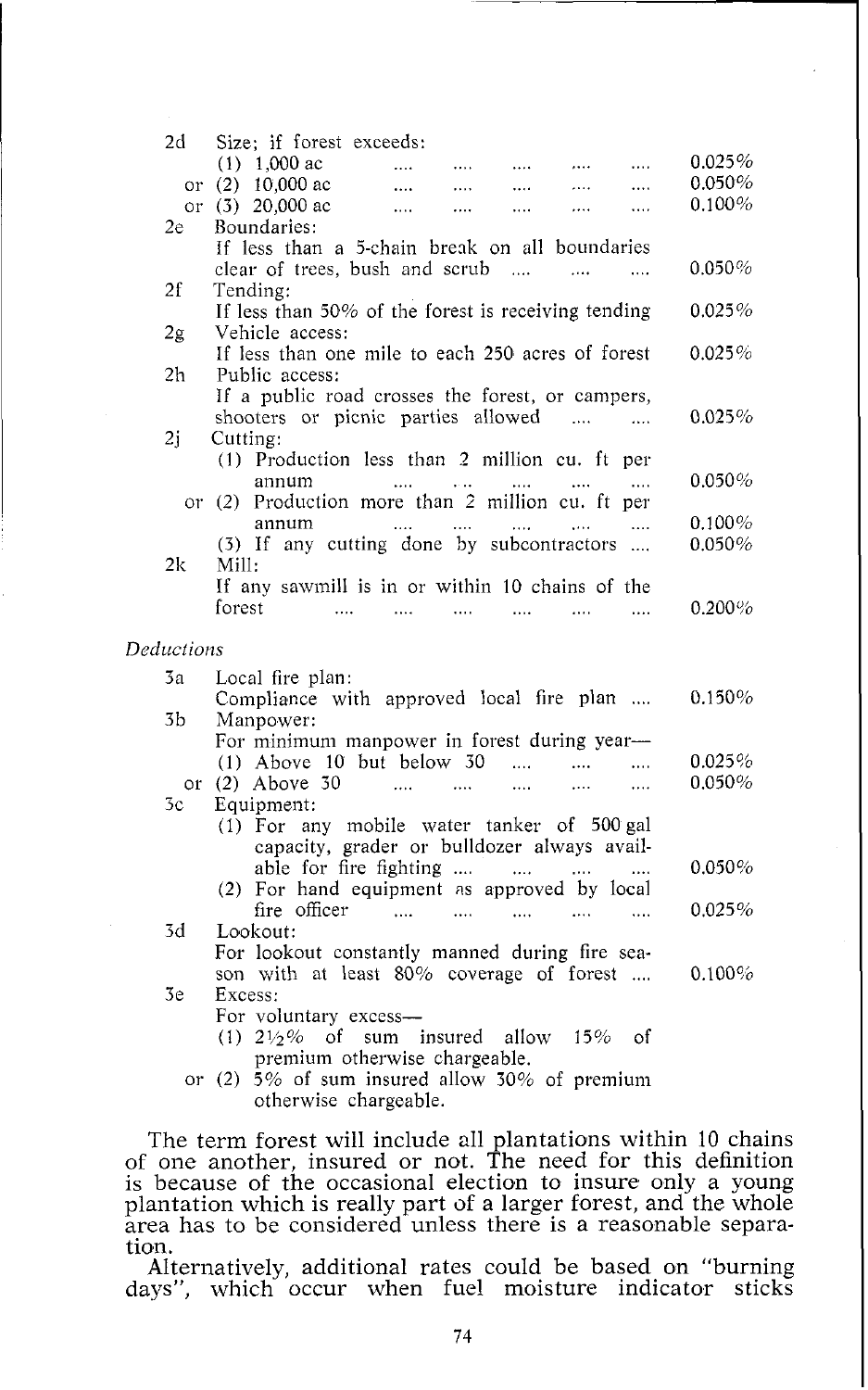register 35% or "red warning" days; but while most forests have a rain-gauge, they may not have the sticks or other relevant information.

This type of rating structure highlights the various factors which influence the hazard. It is desirable for insurers to survey each plantation to ascertain the various features and investigate how risk can be reduced; this is an important part of insurance work. The Forest Service is always prepared to assist with advice. Care must be taken to ensure that fire appliances are in working crder and readily available. The use of VHF radio for communication among gangs and forest headquarters can be useful for fire control work.

### FIRE DAMAGE

The extent of damage is related to the age of the stands and prevailing weather conditions. Young stands can quickly<br>be completely destroyed and in Dunedin in 1969 12-year-old trees were rendered valueless. In mature stands the degree of damage will depend on heat penetration. A fire may burn the surface bark or crown and ietard growth. If it penetrates further it may kill the cambium, but it does not necessarily destroy the merchantable stem. If conditions are dry and there are strong winds then, especially on an upward slope, a fire will move with surprising rapidity and devastation. Once a good hold is obtained, serious spotting can occur over considerable distances, causing new fires to develop. The actual control of forest fires is an expert's field in which a considerable amount of research is being carried out in North America and Australia. Current control methods over large areas include water bombs, infra-red spotting and prescribed burning, although these methods do not appear to be used in New Zealand. However, all authorities stress the need for hand appliances to be available.

# CLAIM SETTLEMENT

The claim settlement should be investigated by forest consultants, who will give technical advice on figures presented. The basis on which the insurance has been arranged should be utilized in arriving at the extent of the loss, due allowance being made for any material alterations such as windthrow. Consideration should be given to the question as to the date at which the loss is to be assessed. In one settlement, the date of possible replanting some time later than the fire was taken as the effective date of assessment, which appears to be incorrect.

Besides the actual loss of timber, the owner may well be faced with miscellaneous costs. These may arise from firefighting wages, expenses, levies, use and possible loss of equipment, damage to fences, bridges and roads. The debris will have to be removed and re-establishment costs incurred. These costs require additional insurance and should be seriously considered. In a recent fire damaging 13 acres sup